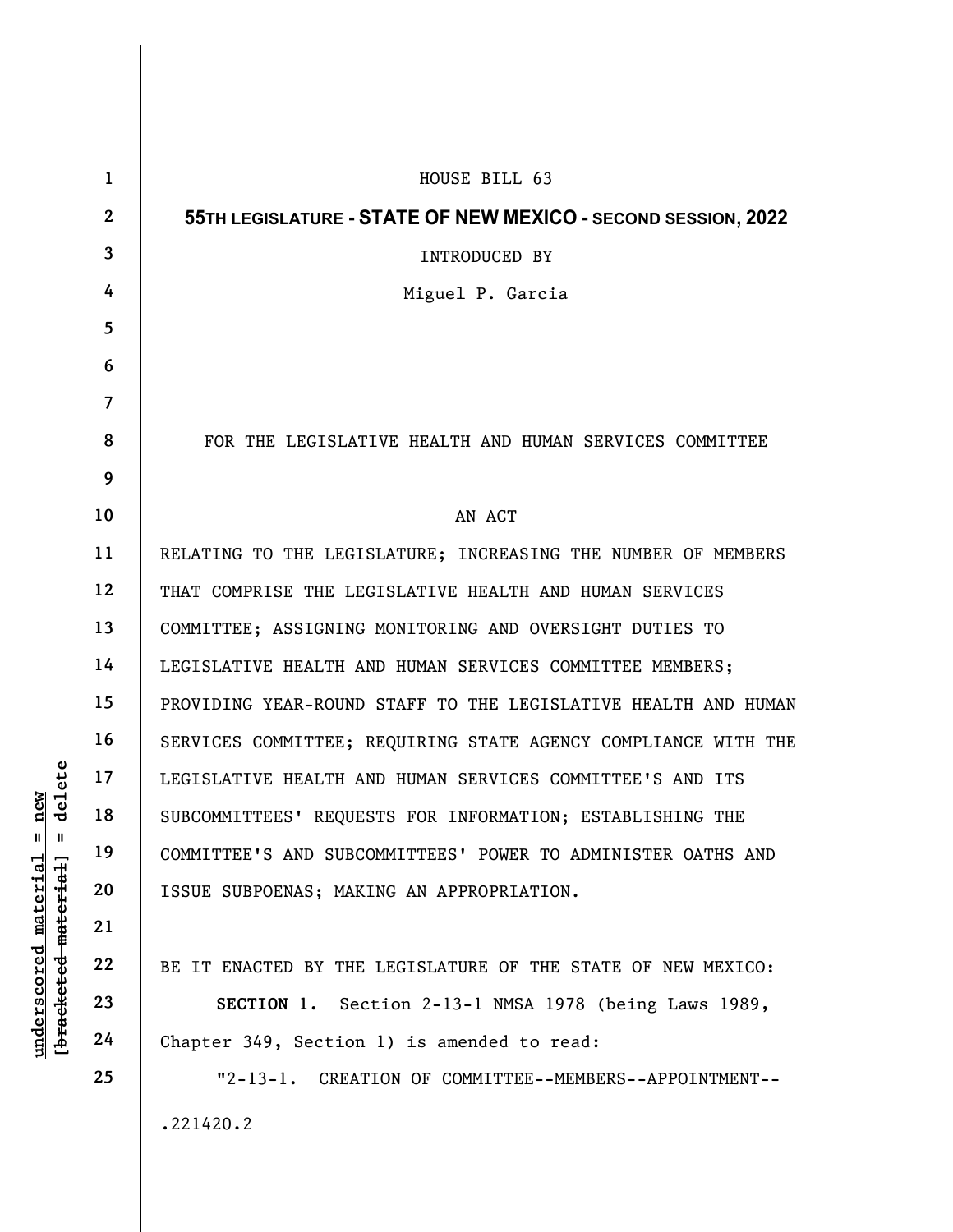1

TERMS.--

underscored material = new [bracketed material] = delete 2 3 4 5 6 7 8 9 10 11 12 13 14 15 16 17 18 19 20 21 22 23 24 25 A. There is created a permanent joint interim committee of the legislature to be called the "legislative health and human services committee". The committee shall be composed of [eight] twelve members. [The legislative council shall appoint four] Six members from the house of representatives [and four] shall be appointed by the speaker of the house of representatives. Six members from the senate [At the time of making the appointment, the legislative council shall designate the chairman and vice chairman of the committee.] shall be appointed by the committees' committee of the senate or, if the senate appointments are made in the interim, by the president pro tempore of the senate after consultation with and agreement of a majority of the members of the committees' committee. Members shall be appointed so as to give the two major political parties in each house the same proportionate representation on the committee as prevails in each house; provided that in no event shall either of such parties have less than one member from each house on the committee. [Members may be removed from the committee by the legislative council, at the request of the committee chairman, for nonattendance according to council policy.] Vacancies on the committee, however caused, may be filled  $[\frac{by}{v}]$ legislative council, or the council may reduce the size of the committee by not making replacement appointments and in such .221420.2

 $- 2 -$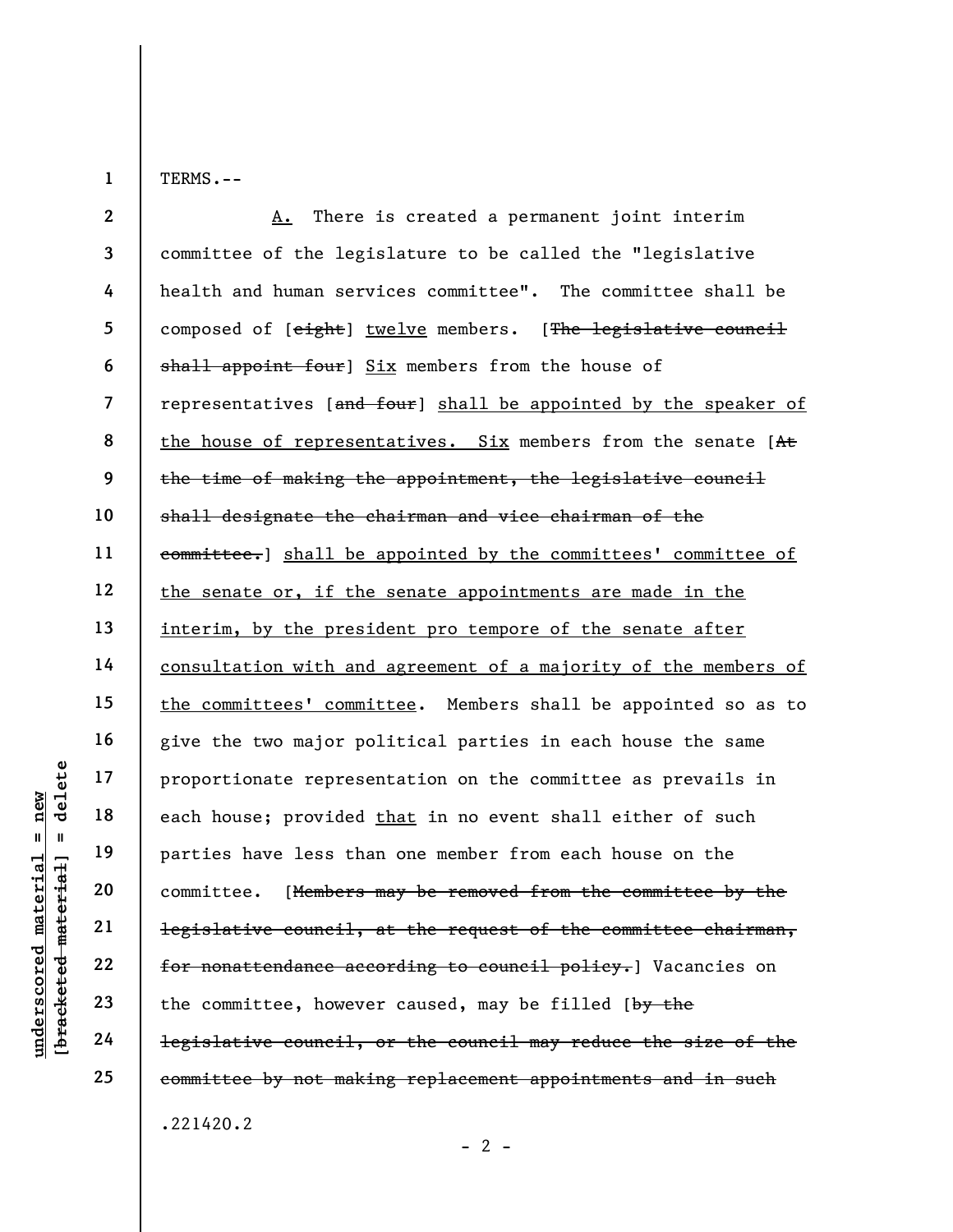under 17<br>
= 18<br>
= 18<br>
= 19<br>
= 19<br>
= 19<br>
= 19<br>
= 19<br>
= 19<br>
= 19<br>
= 19<br>
= 19<br>
= 19<br>
= 19<br>
= 19<br>
= 19<br>
= 19<br>
21<br>
= 19<br>
= 19<br>
= 19<br>
= 19<br>
= 19<br>
= 19<br>
= 19<br>
= 19<br>
= 19<br>
= 19<br>
= 19<br>
= 19<br>
= 19<br>
= 19<br>
= 19<br>
= 19<br>
= 19<br>
= 19<br>
= 19 1 2 3 4 5 6 7 8 9 10 11 12 13 14 15 16 17 18 19 20 21 22 23 24 25 case need not readjust party representation] for the unexpired term by appointment from the house or senate by the respective appointing authority that makes the original appointments and subject to the same recommendations; provided that the new members shall be from the same house of the legislature and the same party from which their predecessors were appointed. No action shall be taken by the committee if a majority of the total membership from either house on the committee rejects such action. B. The chair and vice chair shall be appointed for terms coterminous with their membership on the committee. The chair and vice chair shall alternate between the respective houses every two years. For the terms beginning in 2023, the chair shall be a house member, and the vice chair shall be a senate member. The appointing authority of each house shall exercise its appointing authority by naming the chair and vice chair, respectively, on this alternating basis." SECTION 2. Section 2-13-2 NMSA 1978 (being Laws 1989, Chapter 349, Section 2) is amended to read: "2-13-2. DUTIES OF THE COMMITTEE.--The legislative health and human services committee shall [conduct a continuing study of] monitor and oversee the programs, agencies, policies, issues and needs relating to health and human services, including [**review and study**] monitoring and oversight of the statutes, constitutional provisions, regulations and court .221420.2

 $-3 -$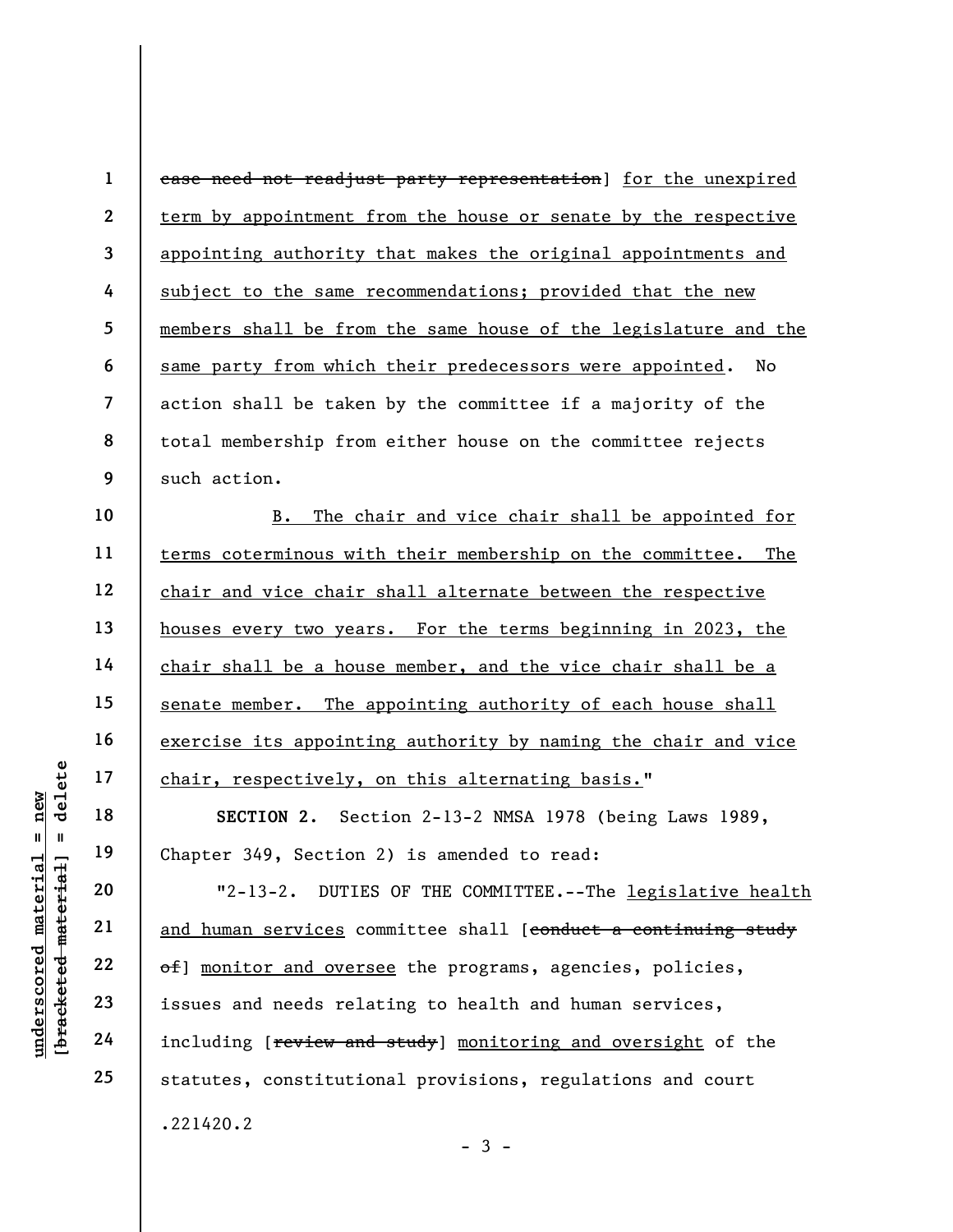1 2 3 4 5 6 7 decisions governing such programs, agencies, policies and issues. The committee shall also [study] monitor and oversee the full continuum of programs and services available and needed for children and families and the aging population. The committee shall make an annual report of its findings and recommendations and recommend any necessary legislation to each session of the legislature."

SECTION 3. Section 2-13-5 NMSA 1978 (being Laws 1989, Chapter 349, Section 5) is amended to read:

10 11 12 13 14 15 16 17 18 "2-13-5. STAFF.--The [staff for the] legislative health and human services committee shall [be provided by the legislative council service] have a year-round staff assigned exclusively to carrying out the duties of the committee. The legislative council service shall provide the staff for the legislative health and human services committee, which shall include individuals with expertise in law, policy or finance related to health care delivery or finance or to human services matters."

SECTION 4. A new section of Chapter 2, Article 13 NMSA 1978 is enacted to read:

under 17<br>
= 18<br>
= 18<br>
= 19<br>
= 19<br>
= 19<br>
= 1978 is enacted to re<br>
= 1978 is enacted to re<br>
= 1978 is enacted to re<br>
= 1978 is enacted to re<br>
= 1978 is enacted to re<br>
= 1978 is enacted to re<br>
= 1978 is enacted to re<br>
= 1978 "[NEW MATERIAL] COMPLIANCE WITH REQUESTS FOR INFORMATION-- POWER TO CONDUCT HEARINGS AND ADMINISTER OATHS.--Each agency or institution of the state and its political subdivisions shall furnish and make available to the legislative health and human services committee or any of its subcommittees such documents, .221420.2

23 24

25

19

20

21

22

8

9